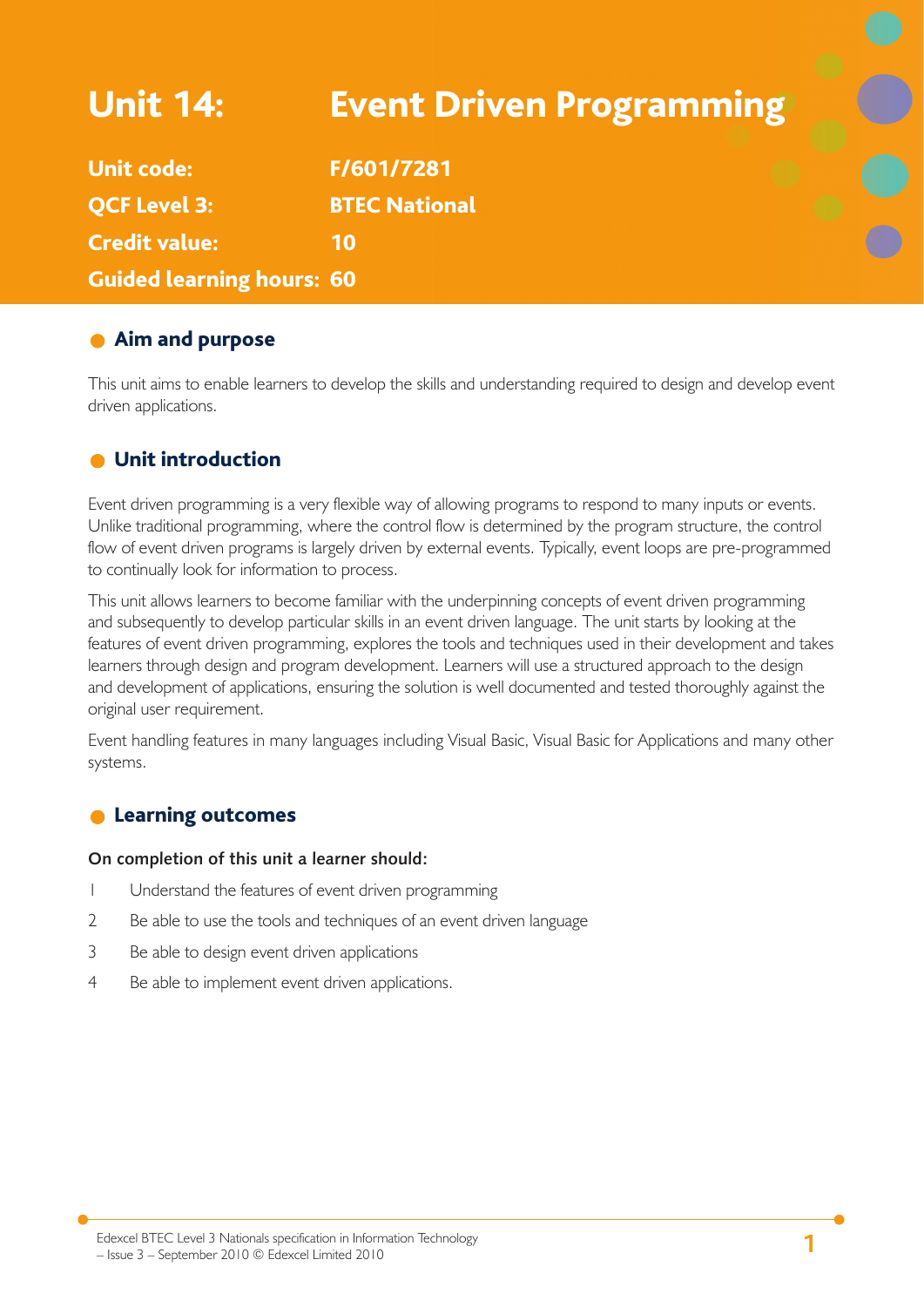#### **1 Understand the features of event driven programming**

*Key features*: service oriented; time driven; event handlers; trigger functions; events eg mouse, keyboard, HTML object, form, user interface; event loops; flexibility; suitability for graphical interfaces; simplicity of programming; ease of development

*Examples*: operating systems as event driven systems; Graphical User Interfaces (GUIs)

*Programming languages*: eg Visual Basic (VB), Visual Basic for Applications (VBA), Coldfusion; Integrated Development Environments (IDEs)

#### **2 Be able to use the tools and techniques of an event driven language**

*Triggers*: eg key press, alarm, system event, touch screen event, mouse click

*Tools and techniques*: eg use of tool boxes and controls, selection, loops, event handlers, triggers, objects and object properties, menus; debugging tools

*Variables*: declaring variables; scope of variables; constants; data types

#### **3 Be able to design event driven applications**

*Specification*: input; output; processes; user need; purpose

*Design*: selecting and assigning properties to screen components; data storage; event procedures and descriptions; appropriate ways of representing the processing tasks

#### **4 Be able to implement event driven applications**

*Creation of application*: use of development environment; debugging; data validation; error handling and reporting

*Programming language syntax:* eg selecting, declaring and initialising variable and data structure types and sizes

*Constructs:* selection eg if … then … else, CASE; iteration eg while … do, repeat … until

*Programming standards:* eg use of comments; code layout; indentation

*Testing*: test strategy; test plan structure eg test, date, expected result, actual result, corrective action; error messages; specialist software tools eg debug

*Review*: against specifications requirements; interim reviews

*Documentation:* user; technical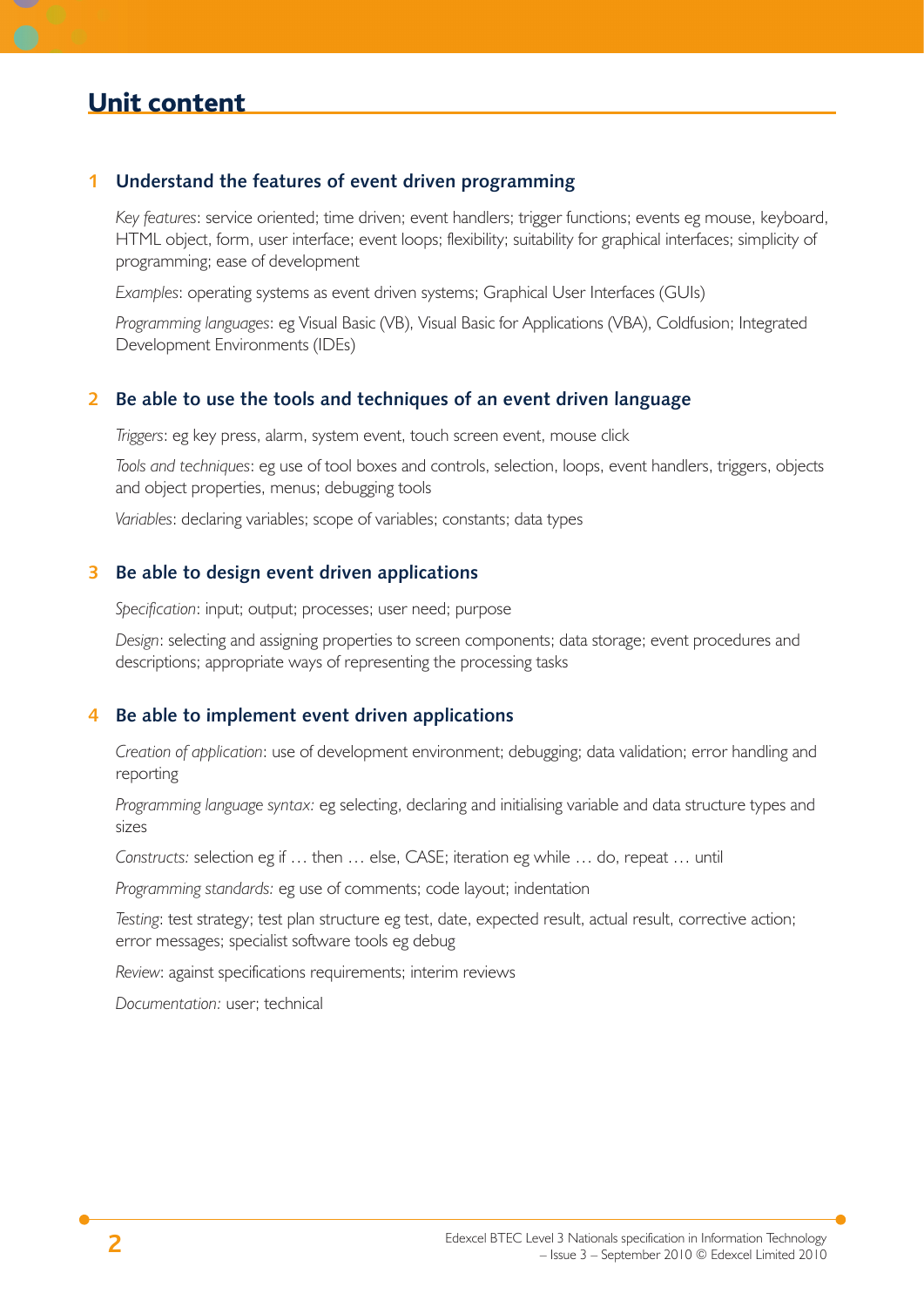## Assessment and grading criteria

In order to pass this unit, the evidence that the learner presents for assessment needs to demonstrate that they can meet all the learning outcomes for the unit. The assessment criteria for a pass grade describe the level of achievement required to pass this unit.

| <b>Assessment and grading criteria</b>                                            |                                                                                               |                                                                                                                          |                                                                                                                        |                                                                                                                                             |                                                                                        |
|-----------------------------------------------------------------------------------|-----------------------------------------------------------------------------------------------|--------------------------------------------------------------------------------------------------------------------------|------------------------------------------------------------------------------------------------------------------------|---------------------------------------------------------------------------------------------------------------------------------------------|----------------------------------------------------------------------------------------|
| To achieve a pass grade the<br>evidence must show that the<br>learner is able to: |                                                                                               | To achieve a merit grade the<br>evidence must show that, in<br>addition to the pass criteria,<br>the learner is able to: |                                                                                                                        | To achieve a distinction grade<br>the evidence must show that,<br>in addition to the pass and<br>merit criteria, the learner is<br>able to: |                                                                                        |
| <b>P1</b>                                                                         | explain the key features of<br>event driven programs                                          | M <sub>1</sub>                                                                                                           | discuss how an operating<br>system can be viewed as an<br>event driven application                                     | D <sub>1</sub>                                                                                                                              | evaluate the suitability of<br>event driven programs for<br>non-graphical applications |
| <b>P2</b>                                                                         | demonstrate the use of event<br>driven tools and techniques                                   | M <sub>2</sub>                                                                                                           | give reasons for the tools<br>and techniques used in the<br>production of an event driven<br>application<br>[IE2, IE6] |                                                                                                                                             |                                                                                        |
| P <sub>3</sub>                                                                    | design an event driven<br>application to meet defined<br>requirements<br>[CT1]                |                                                                                                                          |                                                                                                                        |                                                                                                                                             |                                                                                        |
| <b>P4</b>                                                                         | implement a working event<br>driven application to meet<br>defined requirements<br>[SM2, SM3] |                                                                                                                          |                                                                                                                        |                                                                                                                                             |                                                                                        |
| <b>P5</b>                                                                         | test an event driven<br>application<br>[SM4]                                                  | M3                                                                                                                       | analyse actual test results<br>against expected results to<br>identify discrepancies<br>[RL3]                          | D <sub>2</sub>                                                                                                                              | evaluate an event driven<br>application.<br>[IE4]                                      |
| <b>P6</b>                                                                         | create onscreen help to assist<br>the users of a computer<br>program.<br><b>FRL67</b>         | M <sub>4</sub>                                                                                                           | create technical<br>documentation for the<br>support and maintenance of a<br>computer program.<br><b>FRL67</b>         |                                                                                                                                             |                                                                                        |

**PLTS**: This summary references where applicable, in the square brackets, the elements of the personal, learning and thinking skills applicable in the pass criteria. It identifies opportunities for learners to demonstrate effective application of the referenced elements of the skills.

| Key | IE – independent enquirers      | I RL – reflective learners | $\mathsf{SM}$ – self-managers                       |
|-----|---------------------------------|----------------------------|-----------------------------------------------------|
|     | $\Gamma$ CT – creative thinkers | TW – team workers          | $\mathsf{E}$ $\mathsf{P}$ – effective participators |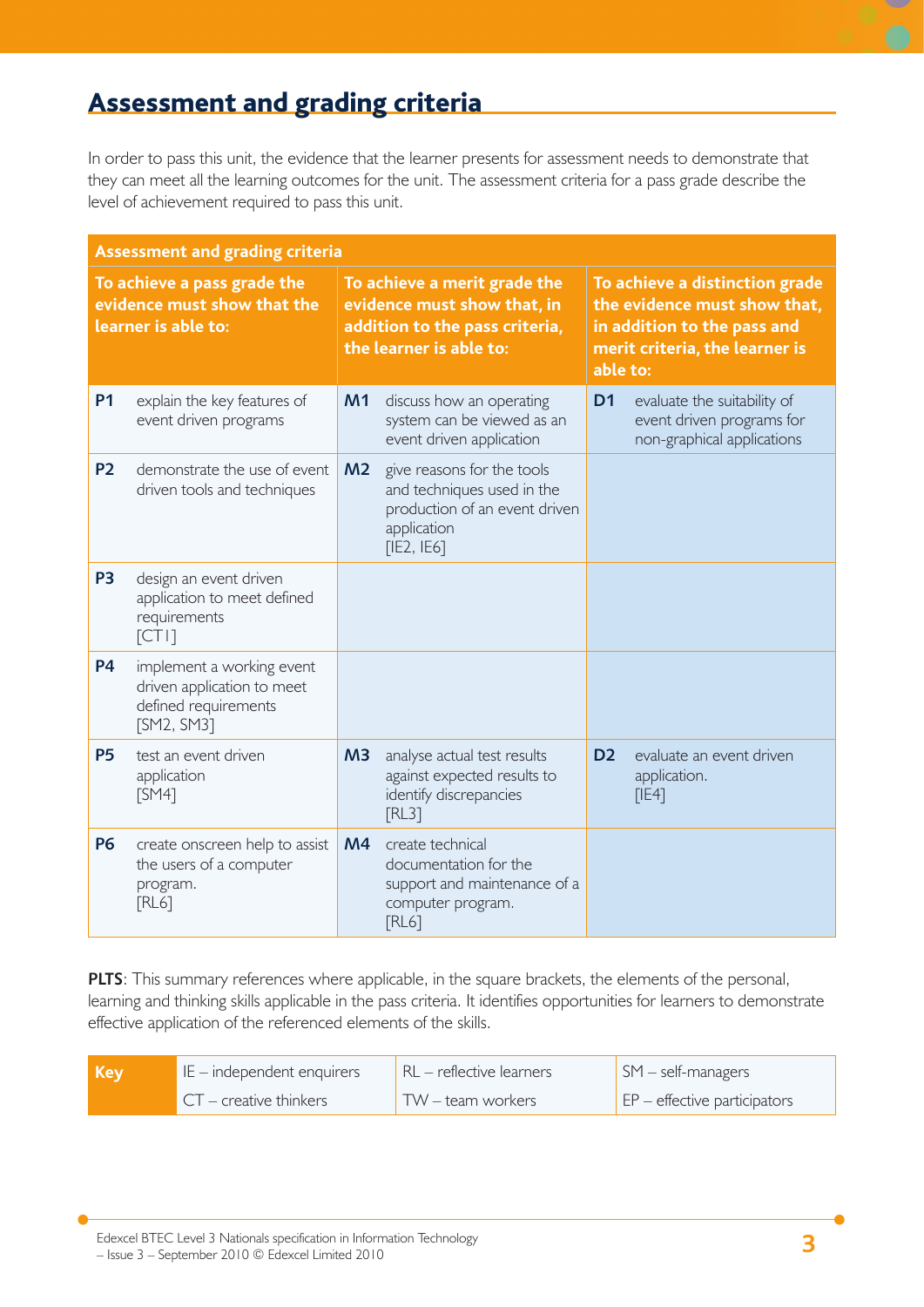## Essential guidance for tutors

### **Delivery**

Learners must have access to facilities that give them the opportunity to evidence all of the assessment criteria fully. If this cannot be guaranteed centres should not attempt to deliver this unit.

It is likely that learners will need plenty of opportunities to develop their skills in the particular language chosen and in the event handling aspects of that language. It is advised, therefore, that several small, well-defined exercises are used to build competence. Good use should be made of formative assessments to build confidence and ensure that learners are following good practice.

It is important that learners accept that solutions, however small, must be fit for purpose. This requires focusing on capturing requirements, defining a specification, designing a solution and then testing and reviewing it. Generic and underpinning skills will be of value later on, no matter what language is actually used.

The suggested delivery pattern follows the order of the learning outcomes in the unit specification. This is not the only sequence that may be used and tutors can follow their own preference.

This unit is not designed with any specific programming language or delivery platform in mind; centres may focus on one or more languages for teaching. Learners will develop an application that must be event driven and may work on a range of platforms, therefore it may be command line, web based, graphical userinterface based, games-console based or a deliverable for a mobile platform among other solutions.

Tutors are advised to keep delivery to one language, although many languages now allow development in multiple platforms.

Learning outcome 1 covers all principles associated with the selected programming language. It is advised to deliver all of the outcome to cover all programming concepts whilst teaching the concepts of event driven systems in parallel.

The design in learning outcome 2, may use a range of design methodologies, ensuring that the selected method is suited to the environment selected, as well as the chosen programming language of choice.

Implementation in learning outcome 3 must be based on a suitably structured problem that ensures use of more than two trigger types, and some simple event driven code, both between events and as a result of events.

Testing in learning outcome 4 must cover the code created in learning outcome 3 and designed in learning outcome 2. Software testing can be used to enhance (not replace) this learning outcome and give learners an extended software development experience.

Whilst this is, ideally, an introductory unit, developing learners' understanding of programming, in selecting the programming design and implementation for learning outcomes 2, 3 and 4 learners could be encouraged to devise their own mini-project to develop their higher learning and project management skills in preparation for the work environment and the HND project unit.

A centre may select a programming activity, or use an external source (employer, commissioner, open source), the design of the programming solution does not need to be a stand-alone application and may be an enhancement of, or extension to, existing work. Therefore learners completing this unit may contribute to many open source development projects or use these as a basis for their learning experience.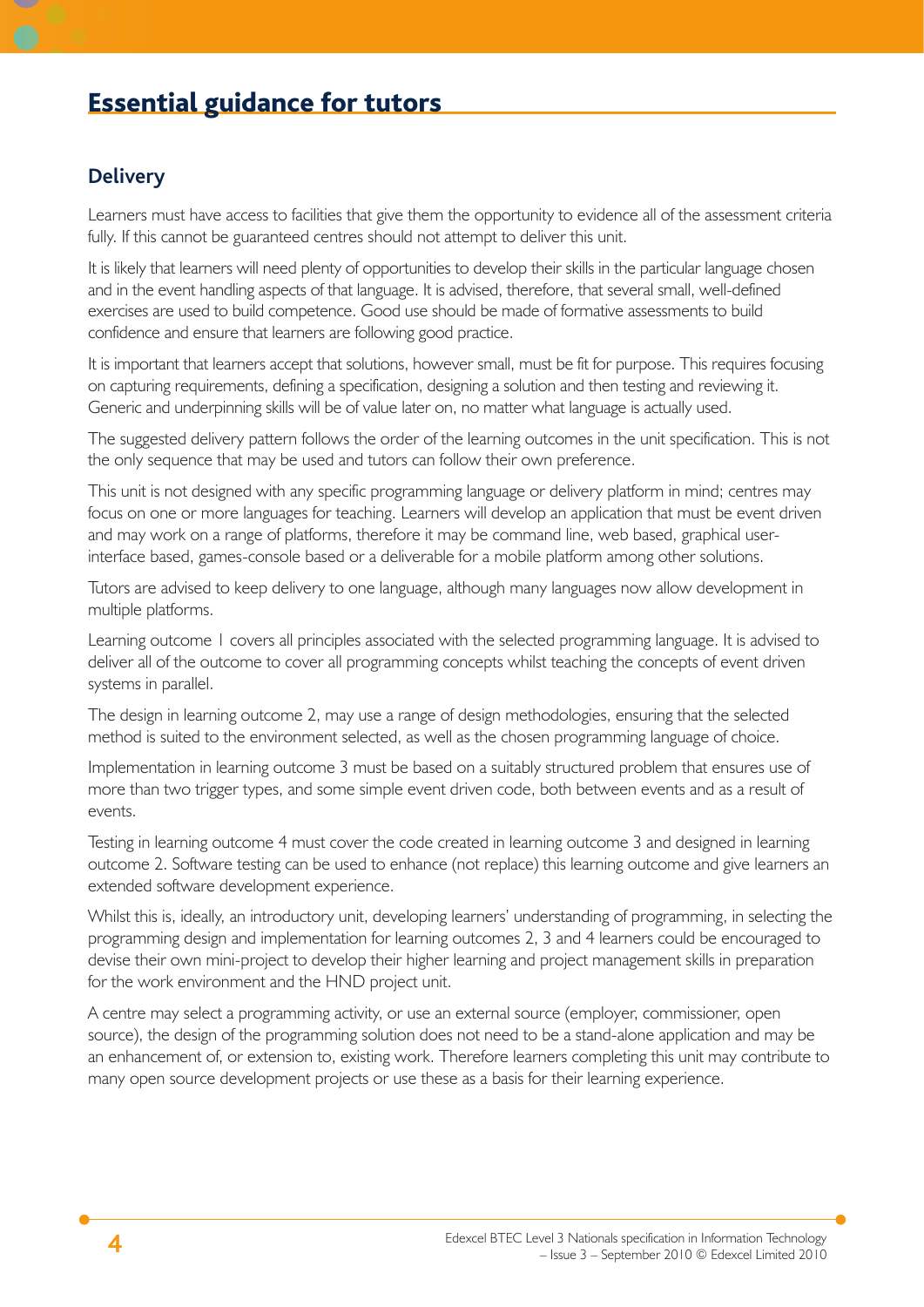## **Outline learning plan**

The outline learning plan has been included in this unit as guidance and can be used in conjunction with the programme of suggested assignments. The outline learning plan demonstrates one way in planning the delivery and assessment of this unit.

#### **Topic and suggested assignments/activities and/assessment**

#### **Introduction to the unit**

Features of event driven programming:

- whole-class exercise tutor presentation on the key features of event driven languages and their role in programming
- whole-class exercise learners work from tutor-provided materials to create basic data and control structures
- individual exercise working from tutor-provided materials, learners practise the basics of event driven programming
- whole-class exercise tutor presentation on why programming standards are needed and how to implement them.

#### **Assignment 1 – How to Start**

Tools and techniques:

- whole-class exercise tutor presentation on program design
- directed research working from tutor-specified sources, research triggers and their role in event driven programming
- whole-class exercise tutor presentation on the integration of event driven code into event driven programming, between triggers and in modules activated by triggers
- individual exercise use tutor-provided exercise materials to better understand simple event driven code
- individual exercise use tutor-provided exercise materials to better understand the scope of variables

• whole-class exercise – tutor presentation on the integration of event driven code into events.

**Assignment 2 – Design Work**

Design and implement:

- whole-class exercise tutor presentation how to combine modular and control elements into a coherent structure
- individual exercise using tutor-provided materials, understand how to use simple type variables, data structures and storage
- directed research using tutor-specified sources, research programming standards
- whole-class exercise tutor presentation on mechanisms for event driven coding
- individual exercise prepare a test plan
- individual exercise test and evaluate the program.

#### **Assignment 3 – Implement and Test**

Documentation:

- whole-class exercise tutor presentation on documentation
- individual exercise following a tutor presentation, prepare different types of support documentation.

#### **Assignment 4 – Finishing Off**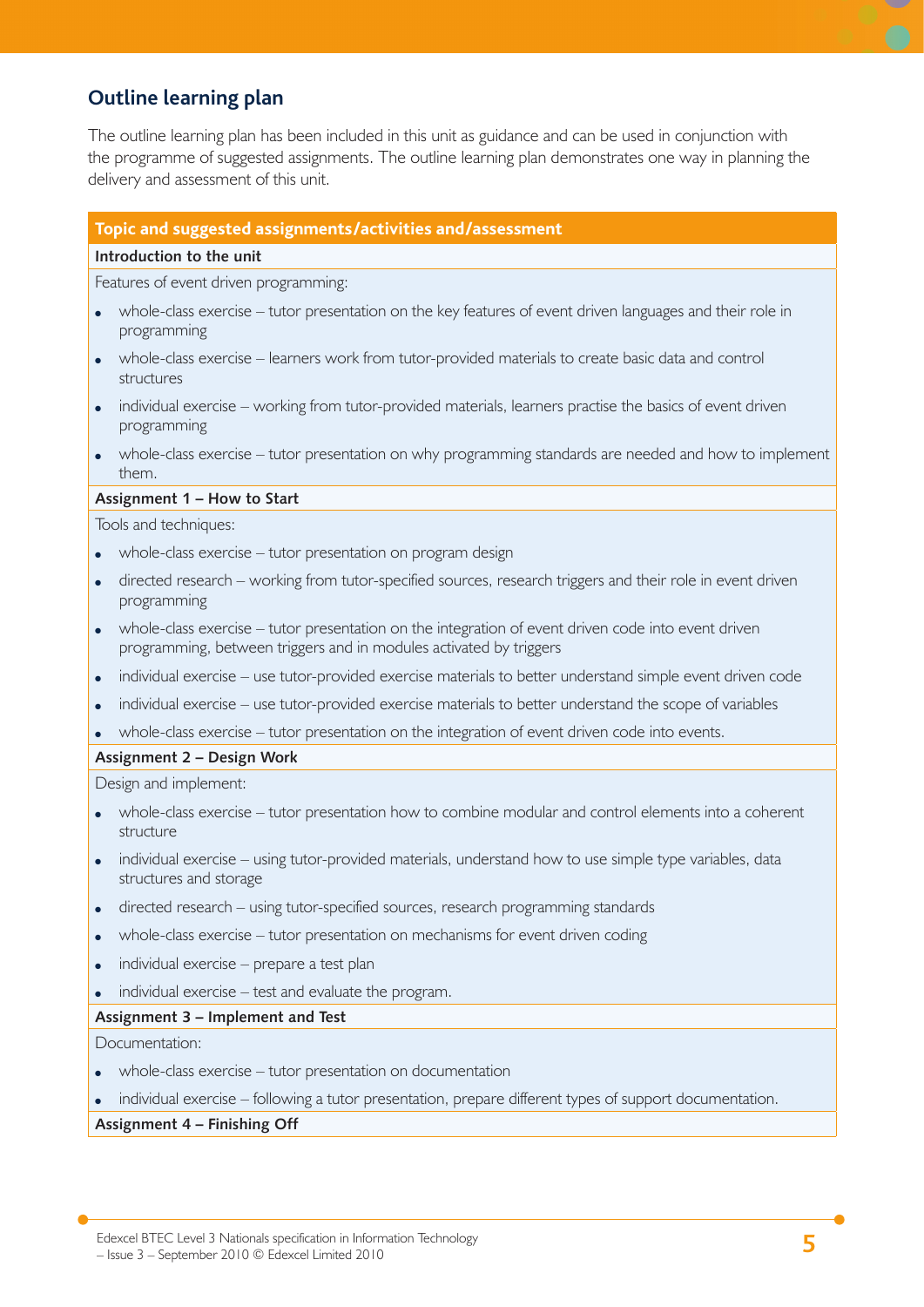### **Assessment**

It is suggested that this unit is assessed using four assignments as summarised in the *Programme of suggested assignments* table.

Finding a scenario which covers all aspects of all criteria is difficult, but the one suggested is acceptable. It places the user in a role which is at an acceptable level for their experience, which is important when devising assignments.

Some of the evidence required to complete the assignments could be naturally occurring within their work for other units within the qualification, or for other courses they are undertaking, and tutors are encouraged to use such evidence.

Evidence produced for this assignment can be used towards the evidence required for other criteria in this unit.

In order to gain a pass grade, learners must meet all of the pass criteria.

For P1, learners must explain the features required to implement a given design. This refers to the features section of the unit content for learning outcome 1. In order to achieve this criterion, learners must describe the features clearly and logically, showing they have recognised the underpinning principles and in particular, the reasons why triggers and timing are important. A presentation or leaflet would be a suitable form of evidence.

For P2, learners must show that they are able to use event driven programming tools and techniques, including those listed in the unit content. A presentation would be a suitable form of evidence.

For P3, learners must design an event driven program. The program only needs to be basic, as suited to the level of learners, but obviously this is at the discretion of the tutor and the individual learners. The design should be clear and have no obvious errors.

For P4, learners must create the program they worked on for P3. This program should be fully functional, and fulfil the design aims set down.

For P5, learners must develop and apply an appropriate test plan for the program they worked on for P4. The test plan should test functionality and demonstrate that the program fulfils the design aims and other requirements. Evidence is likely to be in the form of a short report on the test plan and results, illustrated with screen grabs.

For P6, learners must produce onscreen help for an event driven program. The help screens must be coherent and laid out according to the standards that learners have previously been taught. It is up to the tutor at this stage whether they wish to have learners use the work they have produced for P4 and P5, or to give learners a generic event driven program for which to write the appropriate help.

In order to gain a merit, learners must achieve all the pass criteria, and all of the merit criteria.

For M1, learners must discuss how an operating system can be viewed as an event driven application. This will probably be the operating system that learners are working with but tutors may choose a different one if they wish. As with P1, evidence should be a poster, leaflet or short report but a presentation can also be used if the learner or tutor would prefer.

For M2, learners must justify their choice of tools and techniques used in the production of the event driven application created in P3. Evidence should be a short report, or similarly detailed presentation.

For M3, learners must analyse the results of their testing in P6. The analysis should compare expected to actual results to identify discrepancies. It would also be expected that learners would suggest what actions should be taken to resolve any problems shown up by the testing. Evidence for this criterion should be a short report. This could be an extension of the P6 report.

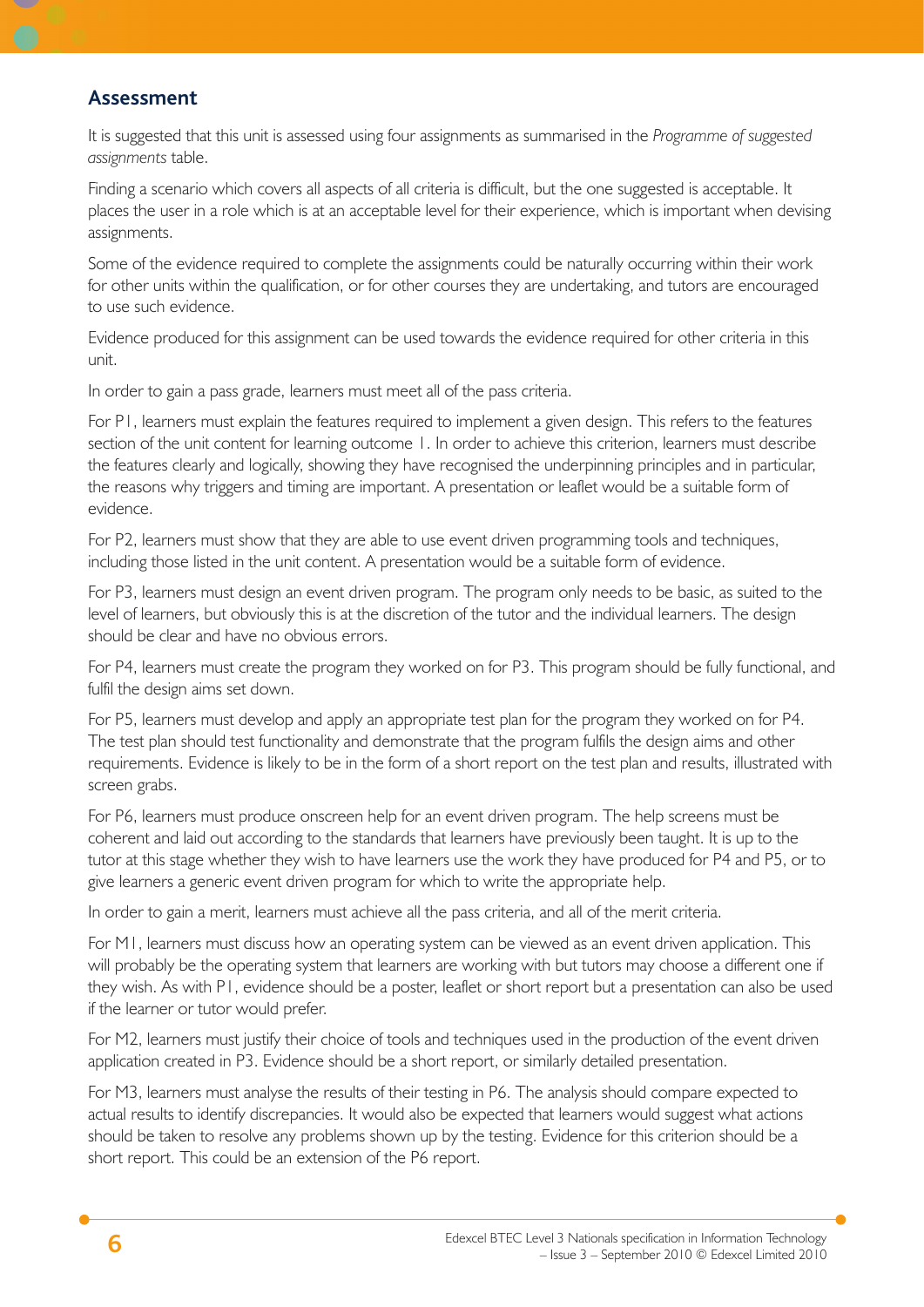For M4, learners will create technical documentation for the support and maintenance of a computer program. As with P6, it is up to the tutor whether they wish to have learners use the work they have carried out for P4 and P5, or to give learners a generic event driven program. The documentation must be coherent and laid out according to the standards that learners have been taught previously.

In order to gain a distinction grade, learners must achieve all of the pass and merit criteria and both the distinction criteria.

For D1, learners will evaluate the suitability of event driven programs for non-graphical applications. Evidence for this criterion should be a short report, or similarly detailed presentation.

For D2, learners will evaluate an event driven application. There is the option here for the learner to review their P5 work, or to be given a generic program to review. Alternatively, the tutor could give learners the work of one of their peers to review. Evidence should be a short report, or similarly detailed presentation.

#### **Programme of suggested assignments**

The table below shows a programme of suggested assignments that cover the pass, merit and distinction criteria in the assessment and grading grid. This is for guidance and it is recommended that centres either write their own assignments or adapt any Edexcel assignments to meet local needs and resources.

| <b>Criteria covered</b> | <b>Assignment title</b> | <b>Scenario</b>                                                                                                                                                                                                                        | <b>Assessment method</b>       |
|-------------------------|-------------------------|----------------------------------------------------------------------------------------------------------------------------------------------------------------------------------------------------------------------------------------|--------------------------------|
| PI, P2, MI, DI          | How to Start            | You are working as a<br>junior programmer for an<br>electronic games maker.<br>Your managers have asked<br>you to write a short guide<br>to the basics of event<br>driven programming and to<br>demonstrate some of the<br>techniques. | Leaflet<br>Presentation        |
| P3, M2,                 | Design Work             | You have been asked<br>to design an example<br>event driven program to<br>demonstrate your coding<br>skills.                                                                                                                           | Practical work<br>Report       |
| P4, P5, M3, D2          | Implement and Test      | Your design has been<br>approved and you are now<br>asked to implement and test<br>the program.                                                                                                                                        | Practical work                 |
| P6, M4                  | Finishing Off           | Your managers would<br>now like you to show how<br>to write a set of support<br>documentation for a<br>program.                                                                                                                        | Practical work<br>Short report |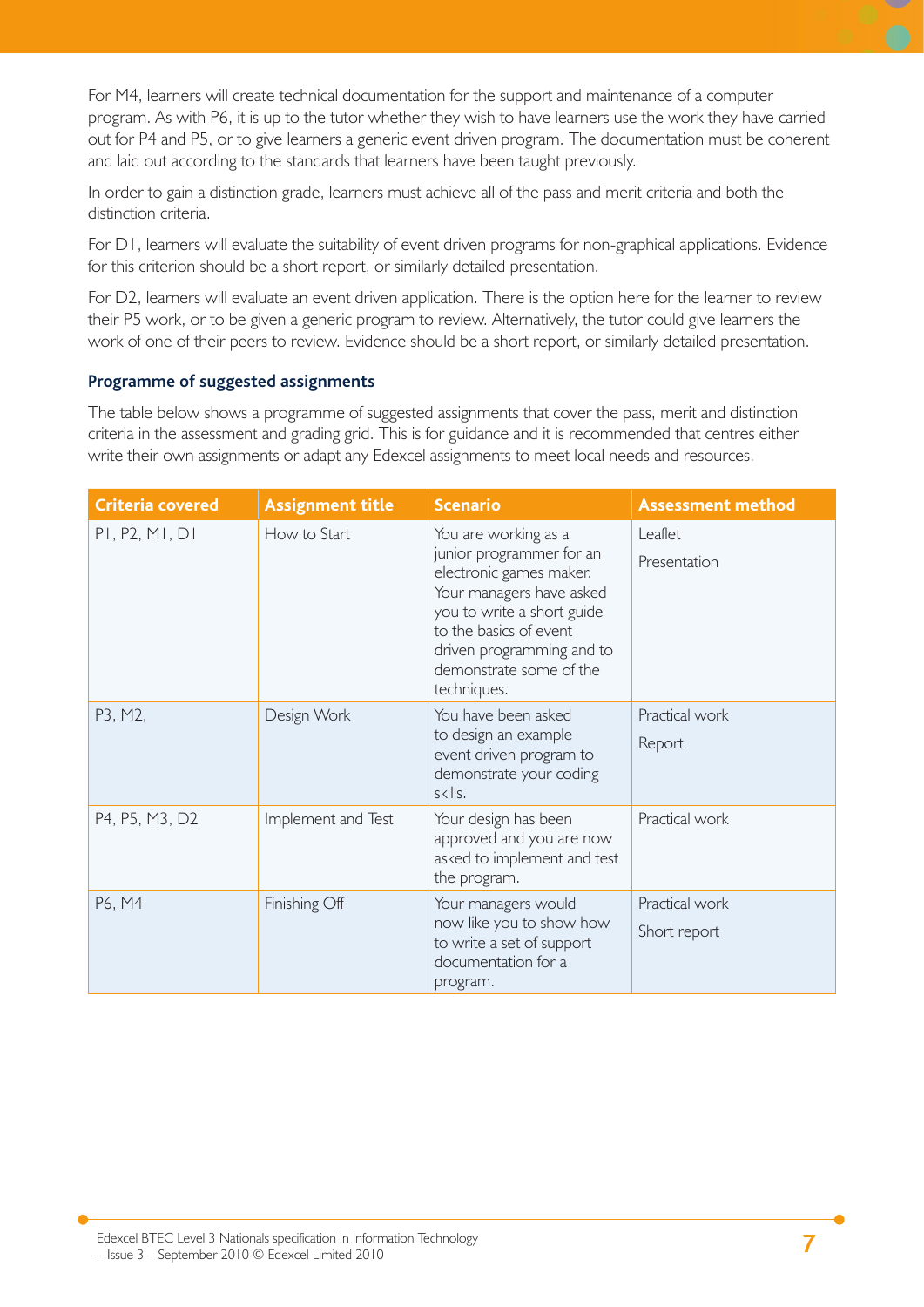## **Links to National Occupational Standards, other BTEC units, other BTEC qualifi cations and other relevant units and qualifi cations**

This unit forms part of the BTEC in IT sector suite. This unit has particular links with the following unit titles in the IT suite:

| Level 2                                 | Level 3                                    | Level 4                                 |
|-----------------------------------------|--------------------------------------------|-----------------------------------------|
| Unit 18: Software Design                | Unit 6: Software Design and<br>Development | Unit 18: Procedural Programming         |
| Unit 19: Object Oriented<br>Programming | Unit 15: Object Oriented<br>Programming    | Unit 19: Object Oriented<br>Programming |
| Unit 20: Procedural Programming         | Unit 16: Procedural Programming            | Unit: 20: Event Driven<br>Programming   |
| Unit 21: Event Driven<br>Programming    | Unit 22: Developing Computer<br>Games      |                                         |
| Unit 26: Developing Computer<br>Games   |                                            |                                         |

This unit maps to some of the underpinning knowledge from the following areas of competence in the Level 3 National Occupational Standards for IT (ProCom):

- 4.7 Systems Design ●
- 5.2 Software Development ●
- 6.1 Information Management. ●

## **Essential resources**

Learners will need individual access to a development environment that allows them to design and develop event driven applications. It is also advised that appropriate numbers of manuals and help sheets are readily available and easily accessible to learners.

## **Employer engagement and vocational contexts**

The use of vocational context is essential in the delivery and assessment of this unit. Learners will require access to computer equipment to enable them to gain a practical awareness and enable them to apply their knowledge and understanding in a practical situation.

There are a range of organisations that may be able to help to centres engage and involve local employers in the delivery of this unit, for example:

- Work Experience/Workplace learning frameworks Centre for Education and Industry (CEI University of Warwick) – www.warwick.ac.uk/wie/cei ●
- Learning and Skills Network www.vocationallearning.org.uk ●
- Network for Science, Technology, Engineering and Maths Network Ambassadors Scheme www.stemnet.org.uk ●
- National Education and Business Partnership Network www.nebpn.org ●
- Local, regional Business links www.businesslink.gov.uk ●
- Work-based learning guidance www.aimhighersw.ac.uk/wbl.htm. ●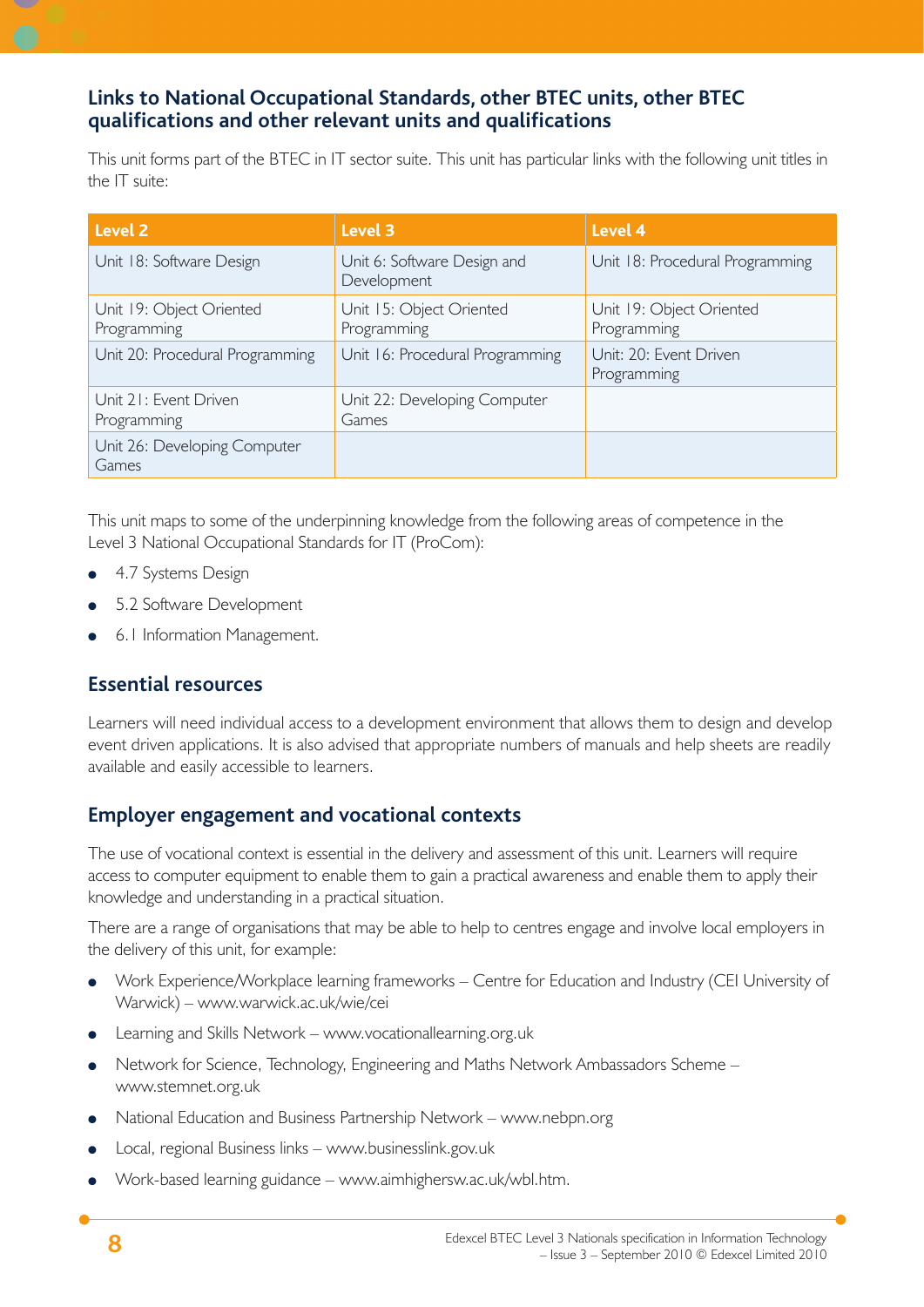## **Indicative reading for learners**

#### **Textbooks**

Balena F – *Programming Microsoft Visual Basic 6* (Microsoft Press US, 1999) ISBN-10: 0735605580, ISBN-13: 978-0735605589

Bond M, Law D, Longshaw A, Haywood D and Roxburgh P – *Sams Teach Yourself J2EE in 21 Days, 2nd Edition* (Sams, 2004) ISBN-10: 0672325586, ISBN-13: 978-0672325588

Palmer G – *Java Event Handling* (Prentice Hall, 2001) ISBN-10: 0130418021, ISBN-13: 978-0130418029

Longshaw J and Sharp J – *Visual J#.NET Core Reference* (Microsoft Press US, 2002) ISBN-10: 0735615500, ISBN-13: 978-0735615502

Suddeth J – *Programming with Visual Studio.NET 2005* (Lulu.com, 2006) ISBN-10: 1411664477, ISBN-13: 978-1411664470

Troelsen A – *Pro C# 2005 and the.NET 2.0 Platform, 3rd Edition* (Apress US, 2004) ISBN-10: 1590594193, ISBN-13: 978-1590594193

#### **Websites**

eventdrivenpgm.sourceforge.net

www.vbexplorer.com/VBExplorer/VBExplorer.asp

www.vbwm.com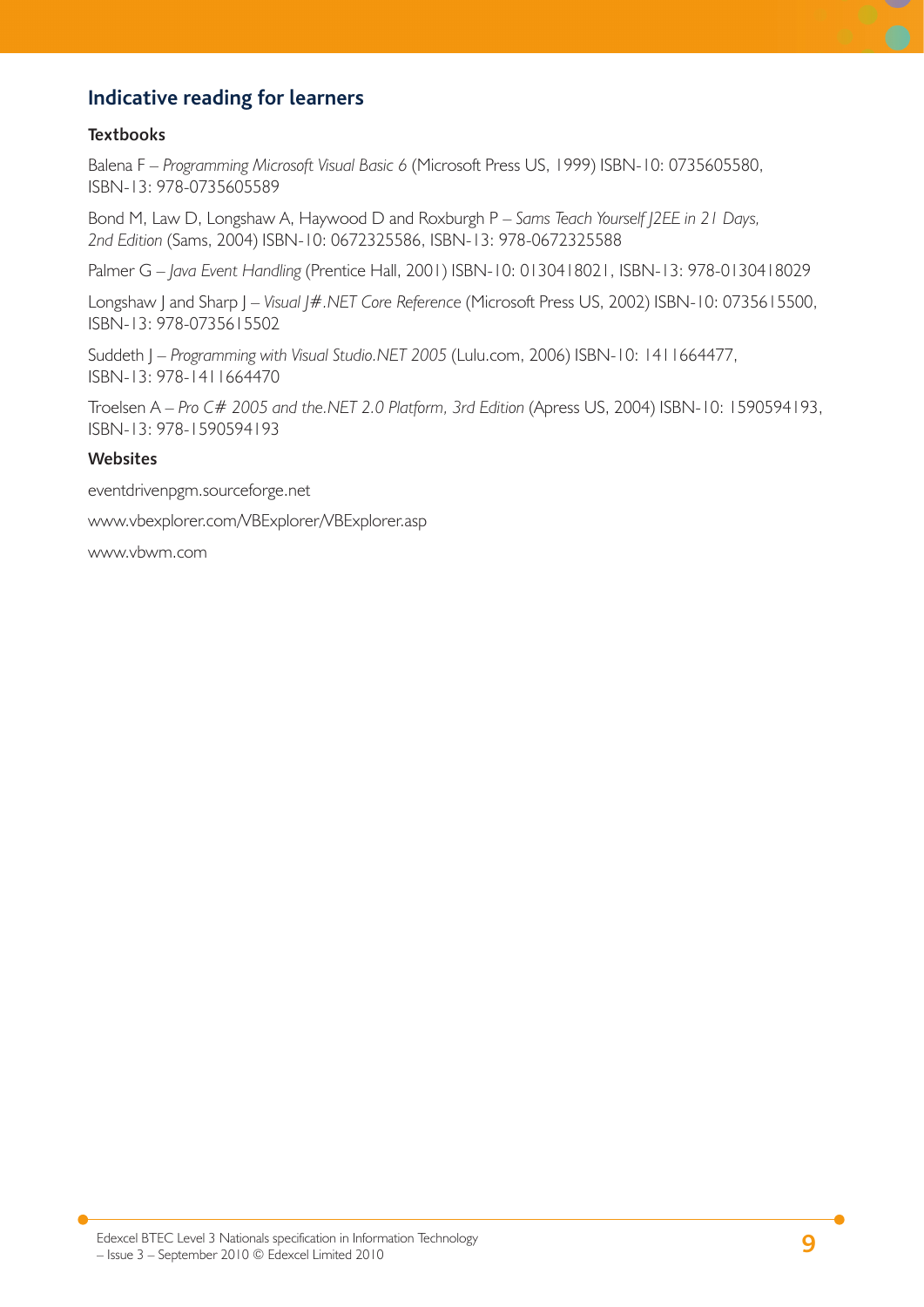## **Delivery of personal, learning and thinking skills**

The table below identifies the opportunities for personal, learning and thinking skills (PLTS) that have been included within the pass assessment criteria of this unit.

| <b>Skill</b>               | When learners are                                                                                                                                                                                  |  |
|----------------------------|----------------------------------------------------------------------------------------------------------------------------------------------------------------------------------------------------|--|
| <b>Creative thinkers</b>   | generating ideas and exploring the possibilities to design an event driven<br>application to meet defined requirements                                                                             |  |
| <b>Reflective learners</b> | communicating their learning by creating onscreen help to assist users of a<br>computer program                                                                                                    |  |
| Self-managers              | working towards goals, showing initiative, commitment and perseverance when<br>developing an event driven application<br>organising time and resources when developing an event driven application |  |
|                            | anticipating, taking and managing risks when testing an event driven application.                                                                                                                  |  |

Although PLTS are identified within this unit as an inherent part of the assessment criteria, there are further opportunities to develop a range of PLTS through various approaches to teaching and learning.

| <b>Skill</b>               | When learners are                                                                                                                                                          |
|----------------------------|----------------------------------------------------------------------------------------------------------------------------------------------------------------------------|
| Independent enquirers      | planning and carrying out research on an event driven application, appreciating the<br>consequences of decisions                                                           |
|                            | supporting conclusions when giving reasons for the tools and techniques used<br>in the production of an event driven application, using reasoned arguments and<br>evidence |
|                            | analysing and evaluating an event driven application, judging its relevance and value                                                                                      |
| <b>Reflective learners</b> | reviewing progress on an object oriented application, acting on the outcomes                                                                                               |
|                            | communicating their learning by creating technical documentation for the support<br>and maintenance of a computer program.                                                 |